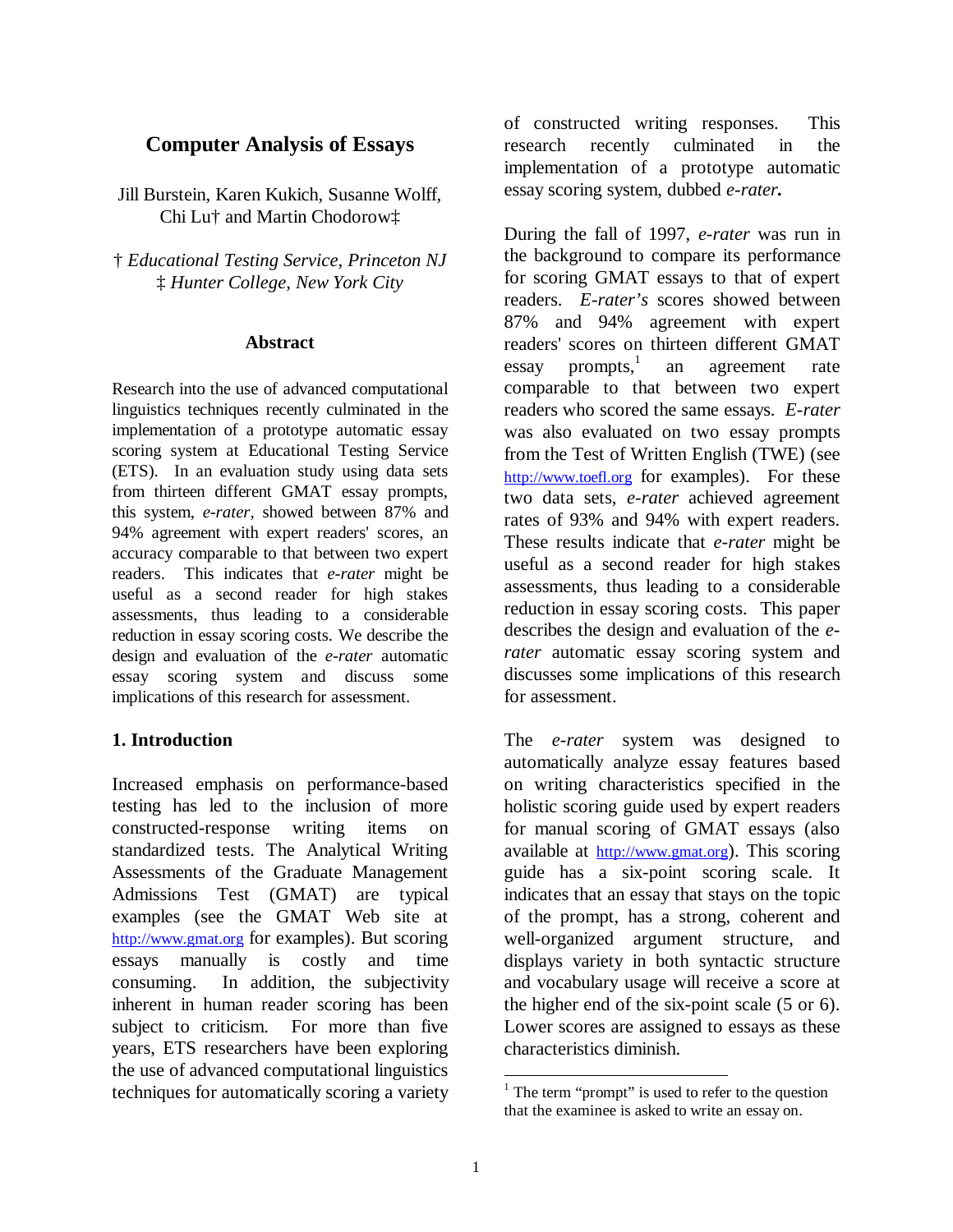One of our goals was to design a system that could score essays based on features similar to those used by human experts. We identified a wide variety of syntactic, rhetorical and topical features that might be viewed as evidence for the principles described in the scoring guide, and we implemented computational linguistics programs for quantifying the occurrence of these features in essays. For each essay prompt, we ran these feature extraction programs on a "training set" of essays scored by human experts. Then we used a stepwise linear regression to derive weights for those features that were most predictive of human expert scores, thus providing a scoring model for each essay prompt. Finally, we collected an additional set of cross-validation essays for each prompt, ran the *e-rater* scoring model programs to score them, and compared *e-rater's* scores to human experts' scores for the same essays.

We determined *e-rater's* score prediction accuracy for the cross-validation essay sets by measuring agreement between *e-rater's* scores and human reader scores. Human reader scores and machine scores are considered to "agree" if there is no more than a single point difference between the scores on the six-point scale. The same criterion is used to measure agreement between two human readers. When two human readers fail to agree, the essay is referred to a third expert reader. Additional measures of *e-rater's* scoring accuracy are discussed in Section 3 below. First we briefly present a conceptual rationale and a description of *e-rater's* evidentiary feature scoring methodology.

*E-rater*'s evidentiary feature scoring methodology incorporates more than 60 variables that might be viewed as evidence that an essay exhibits writing characteristics described in the GMAT essay scoring guide. These variables comprise three general classes of features: syntactic, rhetorical and topical content features. The features are extracted from essay texts and quantified using computational linguistics techniques. In this section we briefly describe how features from each class are computationally quantified in essays.

# **2.1 Syntactic Structure Analysis**

The scoring guide indicates that *syntactic variety* is an important feature in evaluating essays. Analysis of the syntactic structure of sentences in an essay can yield information about the essay's syntactic variety, such as quantity and ratio of simple, compound and complex sentences, types of dependent clauses, use of modal auxiliary verbs, and other features. *E-rater* employs a syntactic parser included in the Microsoft Natural Language Processing tool (MSNLP) (see MSNLP, 1997) to parse each of the sentences in an essay. Based on the information in these parses, other *e-rater* programs then quantify such features as number of complement clauses, subordinate clauses, infinitive clauses and relative clauses and occurrences of subjunctive modal auxiliary verbs such as *would*, *could*, *should*, *might* and *may.* Ratios of syntactic structure types per essay and per sentence are also computed as measures of *syntactic variety*.

# **2. Evidentiary Feature Scoring**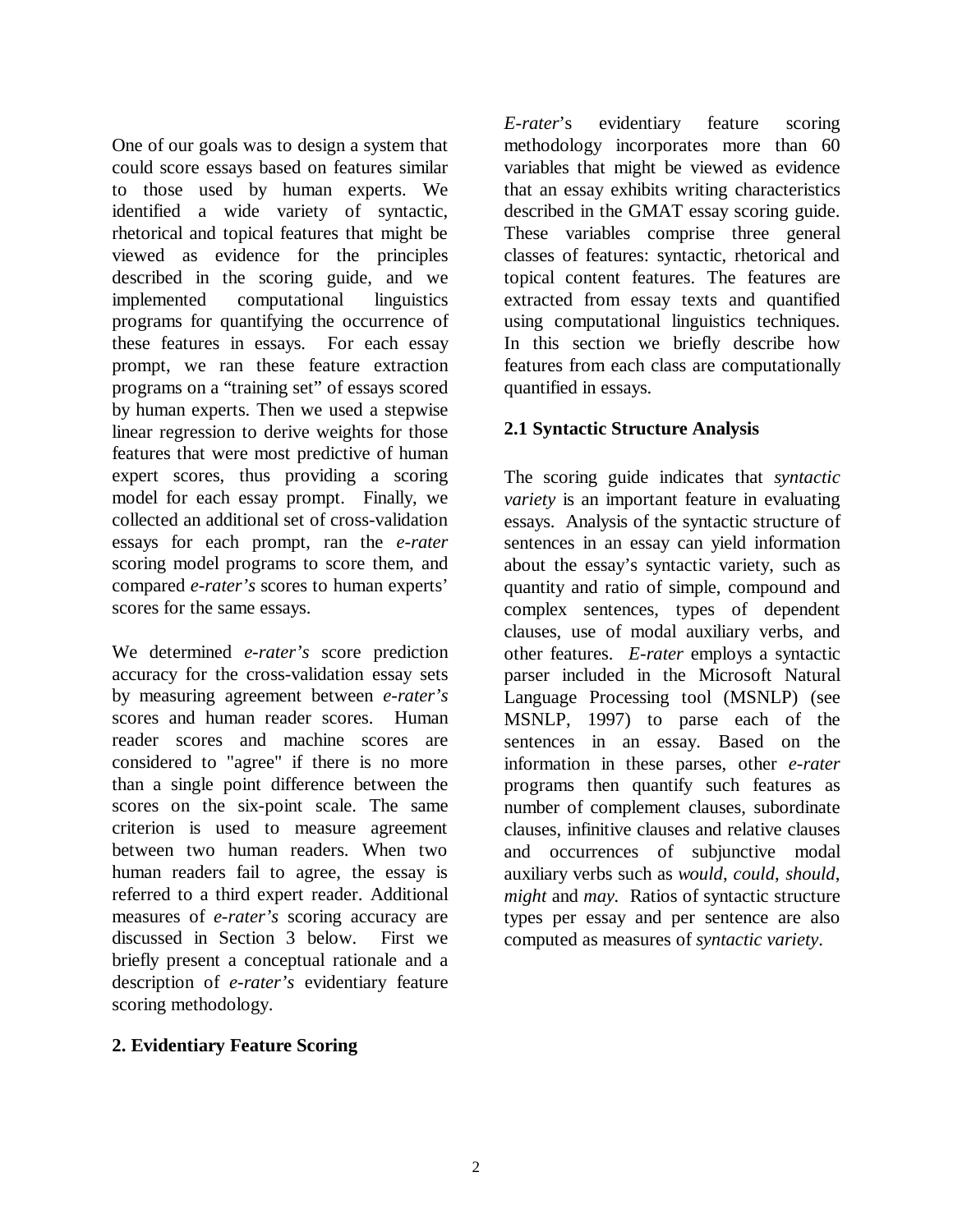## **2.2 Rhetorical Structure Analysis**

GMAT essay prompts are of two types: *Analysis of an Issue* (issue*) and Analysis of an Argument* (argument). The GMAT issue essay asks the writer to respond to a general question and to provide "reasons and/or examples" to support his or her position on an issue introduced by the test question. The GMAT argument essay focuses the writer on the argument in a given piece of text, using the term *argument* in the sense of a rational presentation of points with the purpose of persuading the reader. $^{2}$ 

The scoring guide indicates that an essay will receive a score based on the examinee's demonstration of a well-developed essay. For the argument essay, the scoring guide states specifically that a "6" essay "develops ideas cogently, organizes them logically, and connects them with clear transitions." The correlate to this for the issue essay is that a "6" essay "...develops a position on the issue with insightful reasons..." and that the essay "is clearly well-organized." Nolan (1997) points out that language in holistic scoring guides, such as, "cogent", "logical," "insightful," and "well-organized" has "fuzzy" meaning because it is based on imprecise observation. Nolan uses "fuzzy logic" methods to automatically assign these kinds of "fuzzy" classifications to essays. In *e-rater*, we try to quantify evidence about how well organized an essay is through automated identification and analysis of the rhetorical (or argument) structure of the essay.

Argument structure in the rhetorical sense may or may not correspond to paragraph divisions. There is no particular text unit that corresponds to the stages, steps, or passages of an argument. One can make a point in a phrase, a sentence, two or three sentences, a paragraph, two or three paragraphs, several pages, and so on. For this reason, an essay reader must rely on cues of several types to identify the chunks of text that correspond to separate arguments and separate points within arguments. We found it to be useful to identify rhetorical relations, such as *Parallelism* and *Contrast*, and other coherence relations to try to identify the individual arguments and points within essays (Hobbs 1979, Polanyi 1988).

Literature in the field of discourse analysis points out that rhetorical relations can often be identified by the occurrence of cue words and specific syntactic structures (Cohen 1984, Mann and Thompson 1988, Hovy, et al. 1992, Hirschberg and Litman 1993, Van der Linden and Martin 1995, Knott 1996). *E-rater* follows this approach by identifying and quantifying an essay's use of cue words and other rhetorical structure features.

For example, we adapted the conceptual framework of conjunctive relations from Quirk, et al. (1985) in which phrases such as "In summary" and "In conclusion," are classified as conjuncts used for summarizing*. E-rater* identifies these phrases and others as cues for a *Summary* relation. Words such as "perhaps" and "possibly" are considered to be cues for a *Belief* relation, one used by the writer to express a belief while developing an argument in the essay. Words like "this" and "these" are often used within certain syntactic structures to indicate that the writer has not changed topics (Sidner 1986). In certain discourse contexts, structures such as infinitive clauses mark the beginning of a new argument.

 $2$  The TWE essays question types are similar to the GMAT issue and argument question types (see http://www.toefl.org ).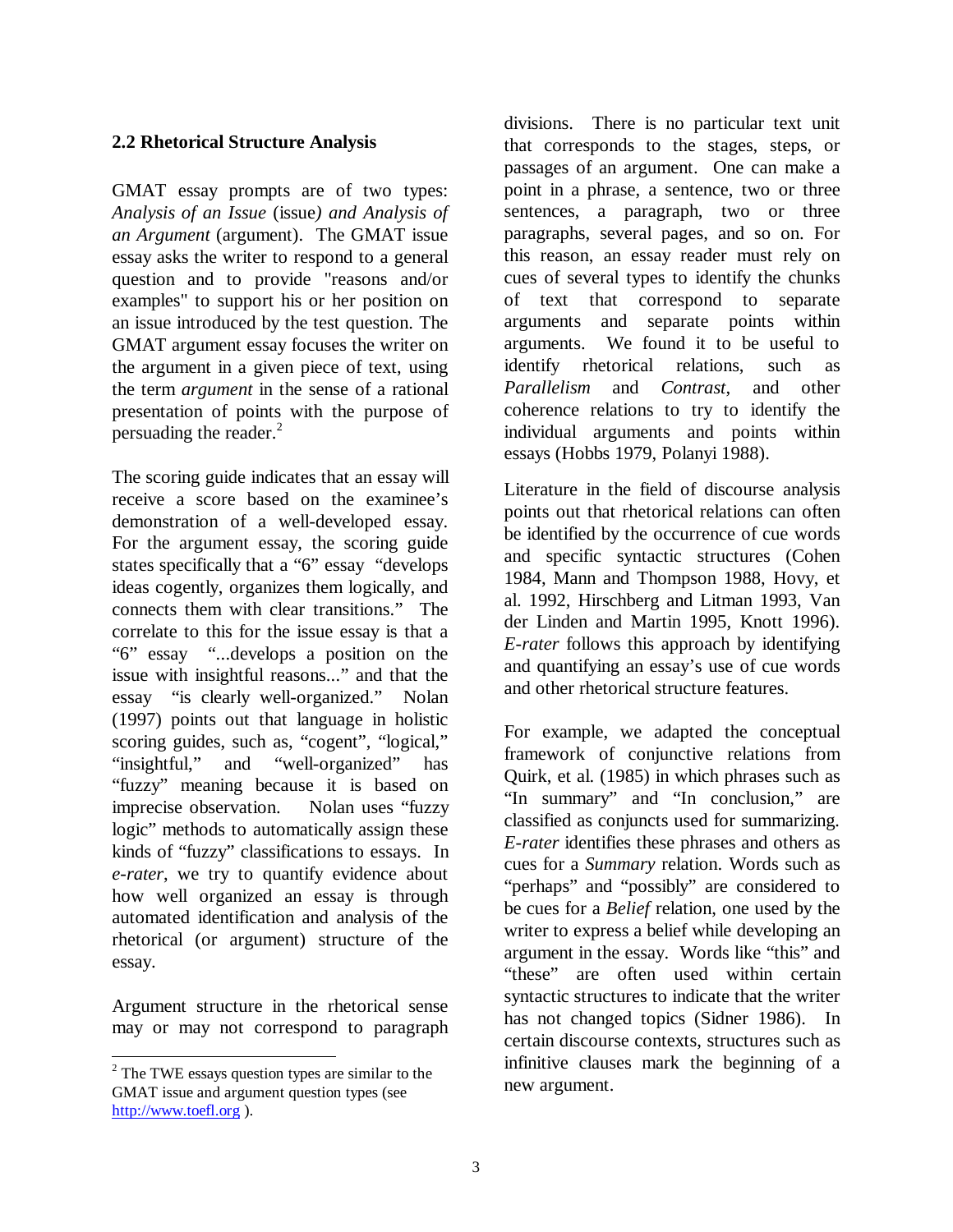*E-rater* contains a lexicon of relevant rhetorical cue words and phrases. It also contains a set of heuristic rules for identifying rhetorical relations based on syntactic and paragraph-based distribution of cue words, phrases and structures. These rhetorical analysis rules and lexicon are used by an argument partitioning and annotation program (APA) to produce a version of an essay that has been partitioned "by argument", instead of "by paragraph". In addition, APA annotates *argument units* within an essay to label their rhetorical relations as well as their function in marking the beginning of an argument or marking argument development.

# **2.3 Topical Content Analysis**

Good essays are relevant to the assigned topic. They also tend to use a more specialized and precise vocabulary in discussing the topic than poorer essays do. We might therefore expect a good essay to resemble other good essays in its vocabulary use patterns, and, similarly, a poor essay to resemble other poor ones. *E-rater* evaluates the topical content of an essay by comparing the patterns of words it contains to those found in manually graded training examples for each of the six score levels. Two different measures of content similarity are computed, one based on vocabulary use in the essay as a whole and another based on the specific vocabulary content of the *argument units* found in the essay, as determined by the APA program. We refer to the first as an *EssayContent* measure and the second as an *ArgContent* measure.

For the *EssayContent* measure, we first build a representative "supervector" for each of the six score levels by merging all the essays in the training set for that score level and computing the total frequency counts of all the words in those essays. Some function words (i.e., articles, prepositions, etc.) are removed prior to vector construction, and minimal suffix stripping of words is performed prior to the frequency computation.

To derive an *EssayContent* value for a new essay, *e-rater* computes cosine distances between a similarly constructed vector for the new essay and each of the supervectors representing the six score levels. The new test essay is assigned the score level of the closest matching supervector. An advantage of using the cosine distance measure is that it is not sensitive to essay length, which may vary considerably.

The other content similarity measure, *ArgContent*, is computed separately for each argument in the test essay. Unlike the *EssayContent* measure that uses raw word frequencies in the supervectors, *ArgContent* uses weighted frequency values in its supervectors. These weighted frequency values are computed based on a standard term weighting method used in information retrieval called inverse document frequency weighting (see Salton 1988).

To derive an *ArgContent* value for a new essay, each argument in the essay is first evaluated separately by computing cosine distances between its weighted vector and weighted supervectors for the six score levels. The score level of the most similar supervector is assigned to that argument. As a result of this analysis, *e-rater* has a set of scores (one per argument) for the new essay.

We were curious as to whether an essay containing several good arguments (each with scores of 5 or 6) and several poor arguments (each with scores of 1 or 2) produced a different overall judgment by the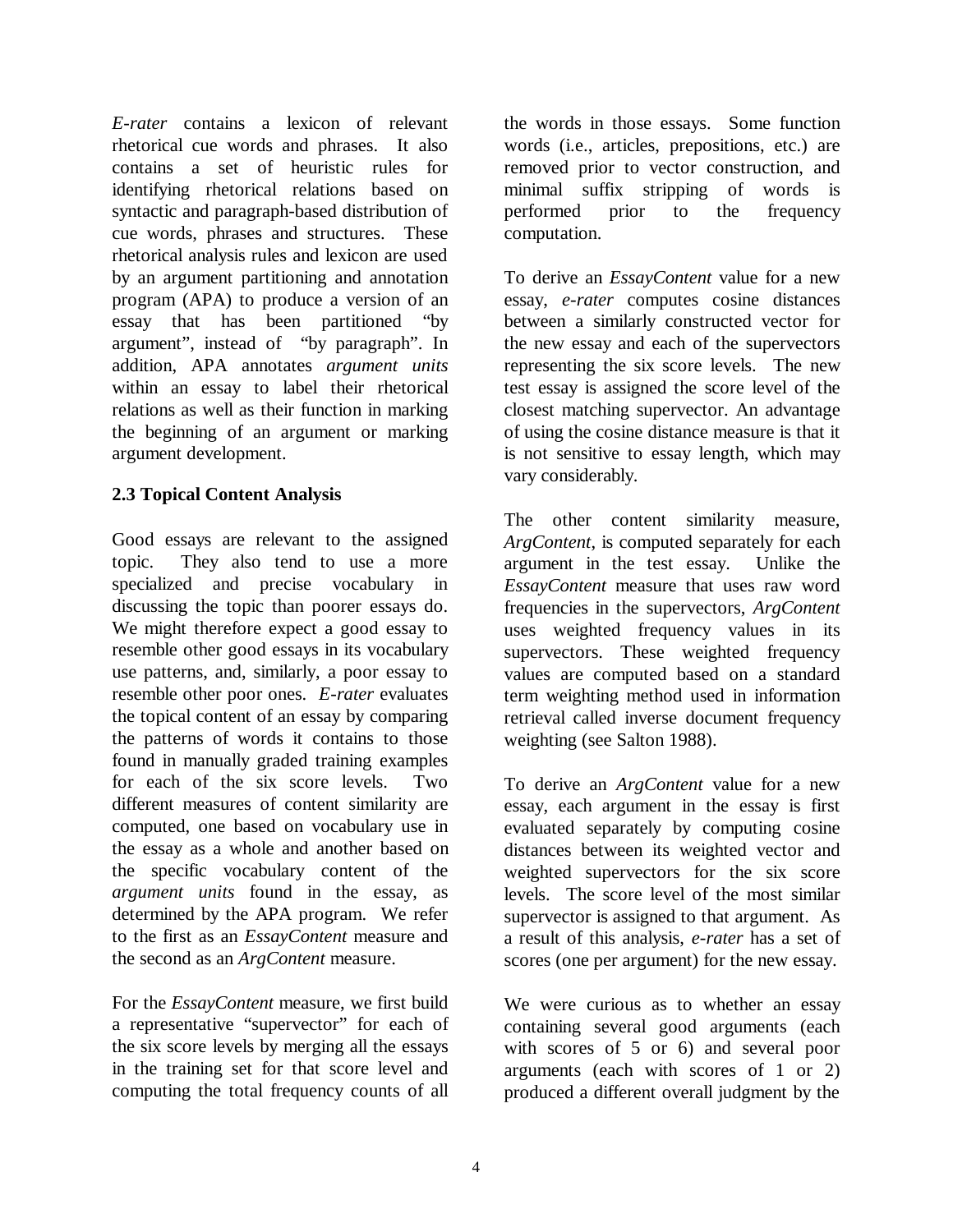human experts than did an essay consisting of uniformly mediocre arguments (3's or 4's), or if perhaps humans were most influenced by the best or poorest argument in the essay. In a preliminary study, we looked at how well the minimum, maximum, mode, median, and mean of the set of argument scores agreed with the judgments of human readers for the essay as a whole. The mode and the mean showed good agreement with human readers, but the greatest agreement was obtained from an adjusted mean of the argument scores, which compensated for an effect of the number of arguments in the essay. For example, essays that contained only one or two arguments tended to receive slightly lower scores from the human readers than the mean of the argument scores, and essays that contained many arguments tended to receive slightly higher scores than the mean of the argument scores. To compensate for this, an adjusted mean is used as *e-rater's ArgContent* measure, i.e.,

### *ArgContent* =

 $\frac{\text{arg}}{\text{scores} + \text{num\_args}}$  /  $\frac{\text{num\_args} + 1}{\text{num\_args}}$ .

### **3. Training and Evaluation Results**

In all, our syntactic, rhetorical, and topical content analyses yielded a total of 67 evidentiary features. To derive models capable of predicting scores assigned by human readers, we started with training sets of manually scored essays for each prompt. Each training set consisted of 5 essays for score level  $0^3$ , 15 essays for score level 1 (a rating infrequently used by the human readers) and 50 essays each for score levels 2 through 6. For each essay in the training set,

we ran *e-rater's* programs to compute values for all 67 evidentiary features. We then submitted the feature vectors to stepwise linear regression analyses to compute optimal weights for features. We refer to the resulting combination of significant features and their weights as the scoring model for the prompt.

After training, *e-rater* analyzed new test essays for each prompt (i.e., a crossvalidation set) and used its scoring model to combine the significant features into a predicted score for each essay. We then compared *e-rater's* score predictions to the scores assigned by two (or sometimes three) human readers to check for agreement (i.e., scores that differ by no more than 1 point).

### **3.1 Agreement Results**

**Table 1** shows the agreement results for 8 GMAT *Argument* prompts, 5 GMAT *Issue* prompts and 2 TWE prompts. The number of essays, *n,* in the cross-validation sets is shown in column 2. The degree of agreement between *e-rater* and human readers ranged from 87% to 94% across the 15 prompts. In many cases, agreement was as high as that found between the two human readers.

The essay prompts in **Table 1** represent a wide variety of topics. Sample prompts that show topical variety in GMAT essays can be viewed at http://www.gmat.org. Topical variety in TWE essay prompts can be viewed at http://www.toefl.org/tstprpmt.html. The data also represent a wide variety of English writing competencies, in that the majority of testtakers from the two TWE data sets were non-native English speakers. Despite these differences in topic and writing skills, *e-rater* performed consistently well across all prompts.

 $3$  Human raters assigned a 0 to essays that either contained no response or were off-topic. Zeros were infrequent so training sets contained only 5 essays for the 0 score level.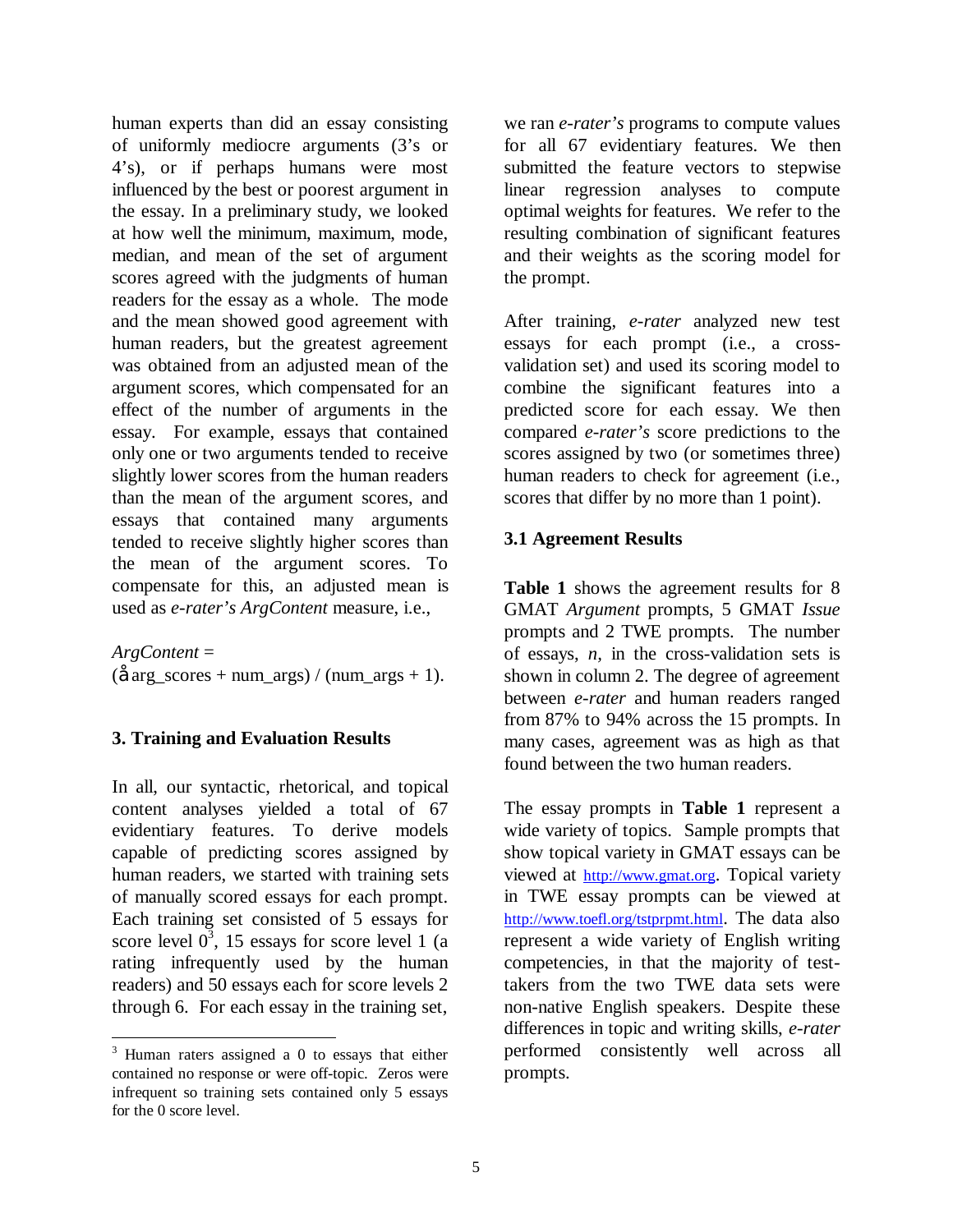### **Table 1: Percent Agreement, Mean Percentage & Standard Deviation between Human Reader and** *E-rater* **Essay Scores**

| Prompt             | $n =$ | HR1             | $HR1 \sim$ | $HR2 \sim$ |
|--------------------|-------|-----------------|------------|------------|
|                    |       |                 | e-rater    | e-rater    |
|                    |       | HR <sub>2</sub> |            |            |
| Arg1               | 552   | 92%             | 87%        | 89%        |
| Arg2               | 517   | 93%             | 91%        | 89%        |
| Arg3               | 577   | 87%             | 87%        | 89%        |
| Arg4               | 592   | 91%             | 92%        | 93%        |
| Arg5               | 634   | 92%             | 91%        | 91%        |
| Arg6               | 706   | 87%             | 87%        | 88%        |
| Arg7               | 719   | 90%             | 91%        | 88%        |
| Arg8               | 684   | 89%             | 89%        | 90%        |
| <b>Issue1</b>      | 709   | 90%             | 89%        | 90%        |
| <b>Issue2</b>      | 747   | 92%             | 89%        | 90%        |
| <b>Issue3</b>      | 795   | 88%             | 87%        | 86%        |
| Issue <sub>4</sub> | 879   | 92%             | 87%        | 87%        |
| <b>Issue5</b>      | 915   | 93%             | 89%        | 89%        |
| <b>TWE1</b>        | 260   |                 | 93%        |            |
| TWE2               | 287   |                 | 94%        |            |
| <b>Mean</b>        |       | 90.4            | 89.1       | 89.0       |
| S.D.               |       | 2.1             | 2.3        | 2.7        |

In Table 2, a *field score* is used to determine exact or adjacent agreement between human readers. The field score is derived by taking the average of the two human reader scores when the humans show exact or adjacent agreement, and rounding up (e.g., 3.5 becomes 4.0). The third reader score is used as the field score if the two original human readers disagree by more than a single point. **Table 2** shows summary results across prompts for agreement between the two human readers at each field score level.

## **Table 2: Percent Agreement Between Human Readers 1 and 2 Across All Prompts at Each Field Score Level**

| <b>Field</b>   | $\frac{0}{0}$    | <b>Totals</b> |
|----------------|------------------|---------------|
| <b>Score</b>   | <b>Agreement</b> |               |
|                | 100              | 188/188       |
| 1              | 92               | 149/161       |
| $\overline{2}$ | 86               | 730/848       |
| 3              | 88               | 1717/1943     |
| 4              | 90               | 2861/3168     |
| 5              | 92               | 2108/2285     |
| 6              | 92               | 402/433       |
| <b>Average</b> | 90               | 8155/9026     |

We then looked at *e-rater's* accuracy at each of the six score levels. In **Tables 3a and 3b**, a single human reader score is used as a baseline score in measuring exact or adjacent agreement between *e-rater* and human reader scores. **Table 3a** shows summary agreement data between *e-rater* and human reader 1, and **Table 3b** shows summary agreement data for *e-rater* and human reader 2 for each score level across all 13 GMAT prompts. From **Tables 3a** and **3b**, the occurrences of each score assignment can be observed for both *e-rater* and the human readers. Variation in percentage of exact or adjacent agreement exists depending on whether the human reader score (**HR1/***e* and **HR2/***e*), or the *e-rater* score *(e*/**HR1** and *e*/**HR2)**is used as a baseline score.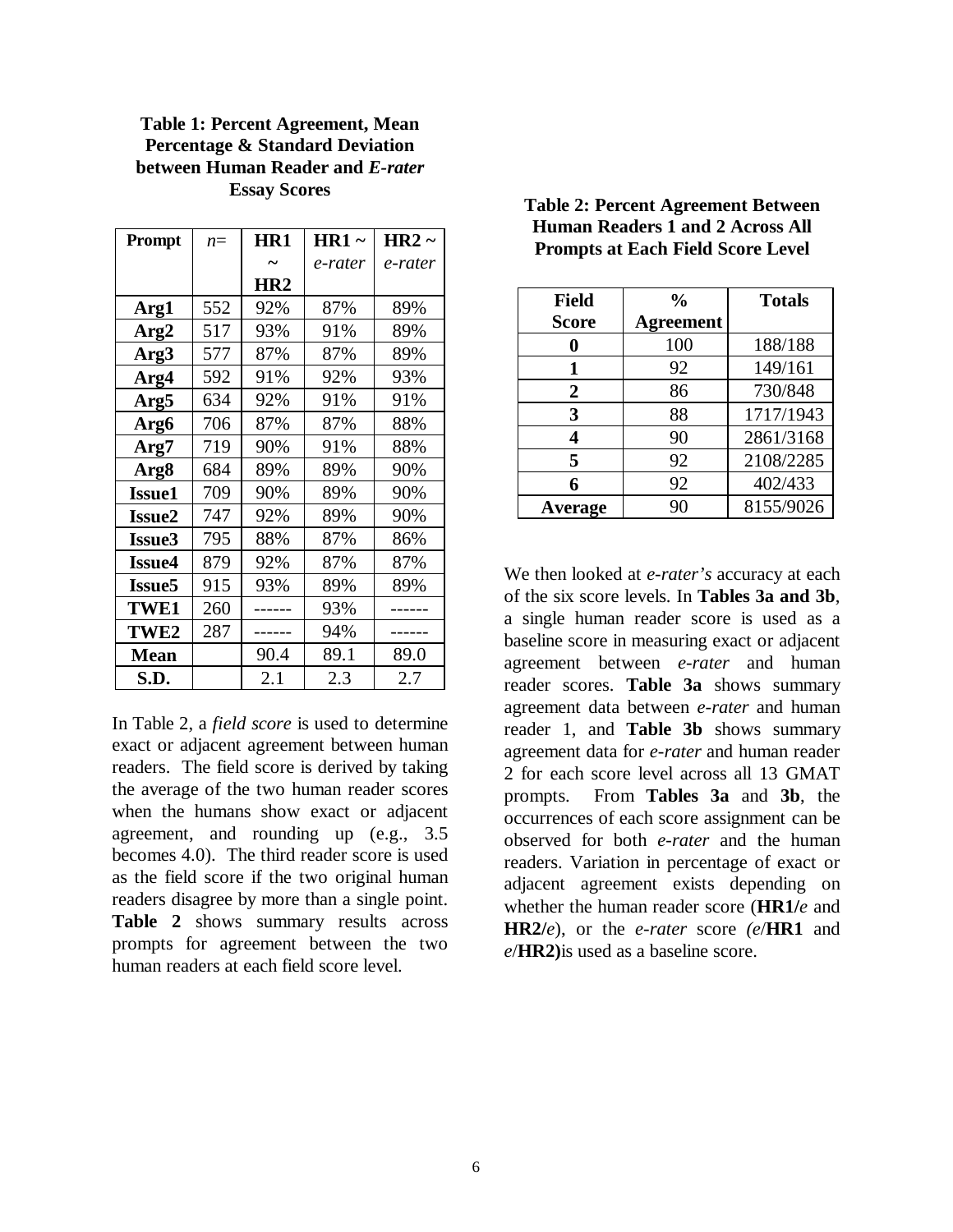| <b>Score</b>     | $\frac{0}{0}$ | <b>Totals</b> | $\frac{0}{0}$ | <b>Totals</b> |
|------------------|---------------|---------------|---------------|---------------|
| <b>Level</b>     |               | HR1/e         |               | $e$ /HR1      |
| 0                | 96            | 182/188       | 98            | 107/109       |
| 1                | 78            | 250/317       | 91            | 252/276       |
| 2                | 85            | 951/1112      | 86            | 949/1098      |
| 3                | 92            | 2111/2272     | 87            | 2442/2783     |
| $\boldsymbol{4}$ | 92            | 2787/2998     | 92            | 2801/3044     |
| 5                | 84            | 1479/1749     | 89            | 1218/1368     |
| 6                | 65            | 256/390       | 70            | 247/348       |
| Avg              | 88            | 8016/9026     | 88            | 8016/9026     |

# **Table 3a:** *E-rater* **Agreement with Human Reader 1 at Each Score Level Across All Prompts**

# **Table 3b:** *E-rater* **Agreement with Human Reader 2 at Each Score Level Across All Prompts**

| <b>Score</b>            | $\frac{0}{0}$ | <b>Totals</b> | $\frac{0}{0}$ | <b>Totals</b> |
|-------------------------|---------------|---------------|---------------|---------------|
| Level                   |               | HR2/e         |               | $e$ /HR2      |
| 0                       | 96            | 182/188       | 98            | 107/109       |
| 1                       | 77            | 260/334       | 89            | 246/276       |
| 2                       | 84            | 957/1132      | 86            | 945/1098      |
| 3                       | 92            | 2043/2197     | 88            | 2459/2783     |
| $\overline{\mathbf{4}}$ | 93            | 2841/3052     | 91            | 2794/3044     |
| 5                       | 85            | 1508/1767     | 90            | 1235/1368     |
| 6                       | 68            | 245/356       | 71            | 250/348       |
|                         | 89            | 8036/9026     | 89            | 8036/9026     |

#### **3.2 Reliabilities and Correlations**

ETS statisticians computed several reliability statistics for the human and *e-rater* scores. **Table 4** shows single rater reliabilities based on correlations between two human readers and between *e-rater* and each human reader. **Table 5** shows mean reliabilities based on the means of two human readers in column 2 and based on the means of *e-rater* and each human reader in columns 3 and 4.

**Table 4: Single Rater Reliabilities**

| <b>Prompt</b>      | $HR1 ~\sim$ | $HR1 ~\sim$ | $HR2 \sim$ |
|--------------------|-------------|-------------|------------|
|                    | HR2         | e-rater     | e-rater    |
| Arg1               | .74         | .65         | .70        |
| Arg2               | .76         | .70         | .69        |
| Arg3               | .71         | .64         | .68        |
| Arg4               | .70         | .65         | .68        |
| Arg5               | .79         | .74         | .74        |
| Arg6               | .65         | .64         | .66        |
| Arg7               | .72         | .70         | .63        |
| Arg8               | .67         | .65         | .66        |
| Issue1             | .73         | .67         | .70        |
| Issue <sub>2</sub> | .72         | .67         | .66        |
| Issue <sub>3</sub> | .64         | .60         | .59        |
| Issue <sub>4</sub> | .75         | .66         | .66        |
| Issue <sub>5</sub> | .72         | .62         | .63        |

**Table 5: Mean Reliabilities**

| <b>Prompt</b>      | m(HR1)      | m(HR1~   | m(HR1~   |
|--------------------|-------------|----------|----------|
|                    | $\sim$ HR2) | e-rater) | e-rater) |
| Arg1               | .85         | .79      | .82      |
| Arg2               | .86         | .83      | .81      |
| Arg <sub>3</sub>   | .84         | .78      | .81      |
| Arg4               | .82         | .78      | .80      |
| Arg5               | .88         | .85      | .85      |
| Arg6               | .79         | .78      | .79      |
| Arg7               | .84         | .82      | .78      |
| Arg <sub>8</sub>   | .80         | .79      | .79      |
| Issue1             | .84         | .80      | .82      |
| Issue <sub>2</sub> | .84         | .80      | .79      |
| Issue <sub>3</sub> | .78         | .75      | .73      |
| Issue4             | .86         | .79      | .79      |
| Issue <sub>5</sub> | .84         | .77      | .77      |

Mean reliabilities are more encouraging, and as well, they are arguably more relevant, since it is a mean score of two readers that is considered in the field. For the majority of the prompts, mean reliability for two human readers appears to be comparable to mean reliability for a human reader and *e-rater.*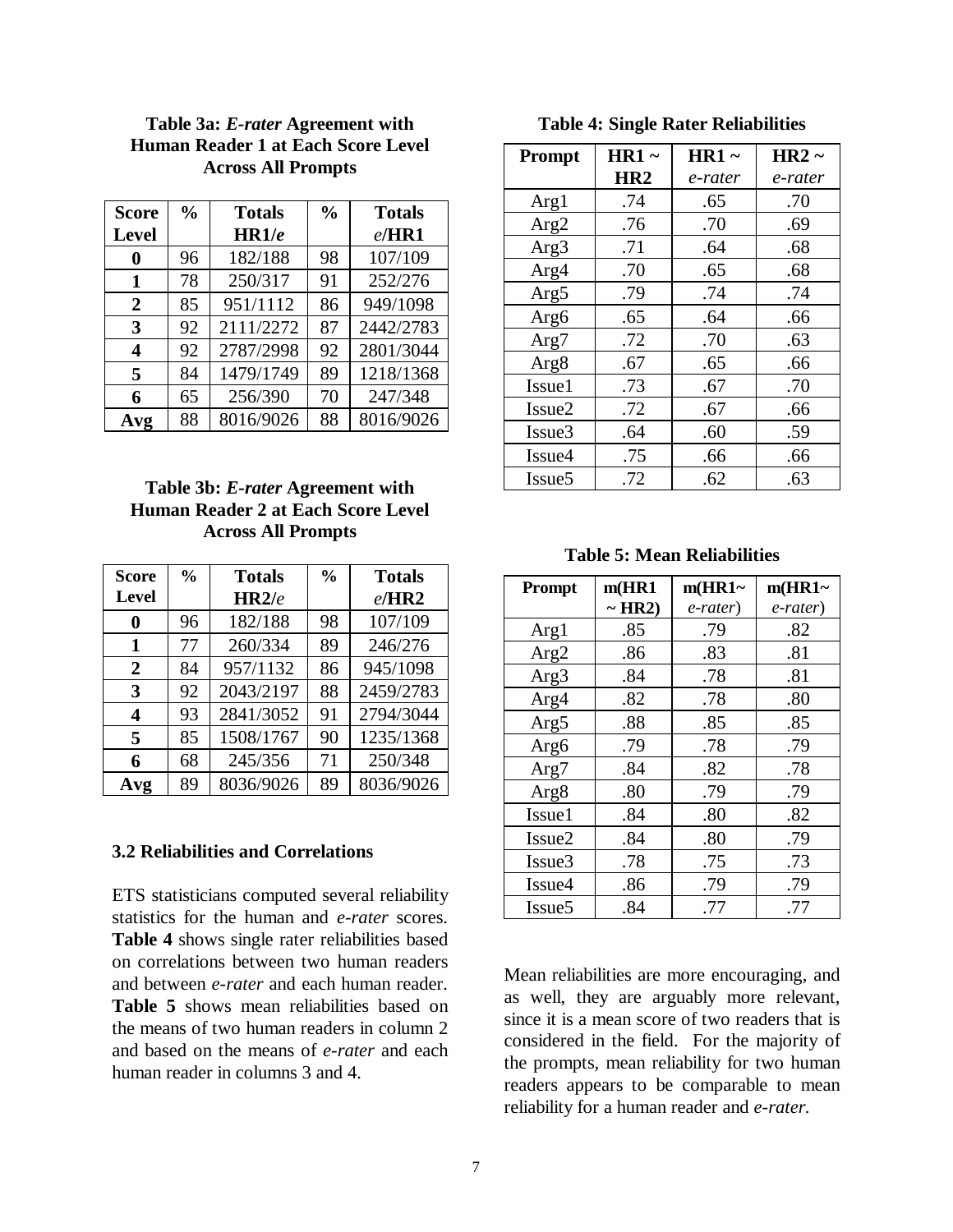Furthermore, these data are conservative from the perspective that a third human reader is called in when the first two disagree on a score by more than a single point. Taking those third scores into account would increase mean reliabilities of human readers since in the majority of cases the third score falls between the first two. By the same token, an additional human reader would be used to resolve any scoring discrepancies greater than 1 point that arise between a human reader and *e-rater*.

Ordinary Pearson correlations between human reader scores and between human reader and *e-rater* scores are shown in **Table 6.** *E-rater's* agreement with each human reader is comparable to the agreement between two human readers for most prompts.

Another important observation is that the reported reliability and correlation figures do show some variation across prompts. Some of this variation may be attributed to topic variation across prompts. Indeed, *e-rater's* suite of text analysis tools might be useful in future research studies aimed at predicting and clarifying variation across prompts

#### **Table 6: Ordinary Pearson Correlations**

| <b>Prompt</b>    | HR1    | HR1  | HR <sub>2</sub> |
|------------------|--------|------|-----------------|
|                  | $-HR2$ | $-e$ | $-e$            |
| Arg1             | .87    | .82  | .85             |
| Arg <sub>2</sub> | .88    | .85  | .84             |
| Arg <sub>3</sub> | .85    | .81  | .83             |
| Arg4             | .84    | .82  | .83             |
| Arg5             | .89    | .87  | .87             |
| Arg6             | .82    | .81  | .82             |
| Arg7             | .86    | .84  | .81             |
| Arg8             | .83    | .82  | .82             |
| Iss1             | .86    | .83  | .84             |
| Iss2             | .86    | .83  | .82             |
| Iss3             | .82    | .80  | .79             |
| Iss4             | .87    | .82  | .82             |
| $I$ ss5          | .86    | .81  | .81             |

#### **3.3. Salient Evidentiary Features**

To determine which evidentiary features were the most salient predictors of essay scores, we examined the regression models derived during training. A ranking of *erater's* ten most salient evidentiary features according to their prominence across all 15 scoring models is shown in **Table 7.**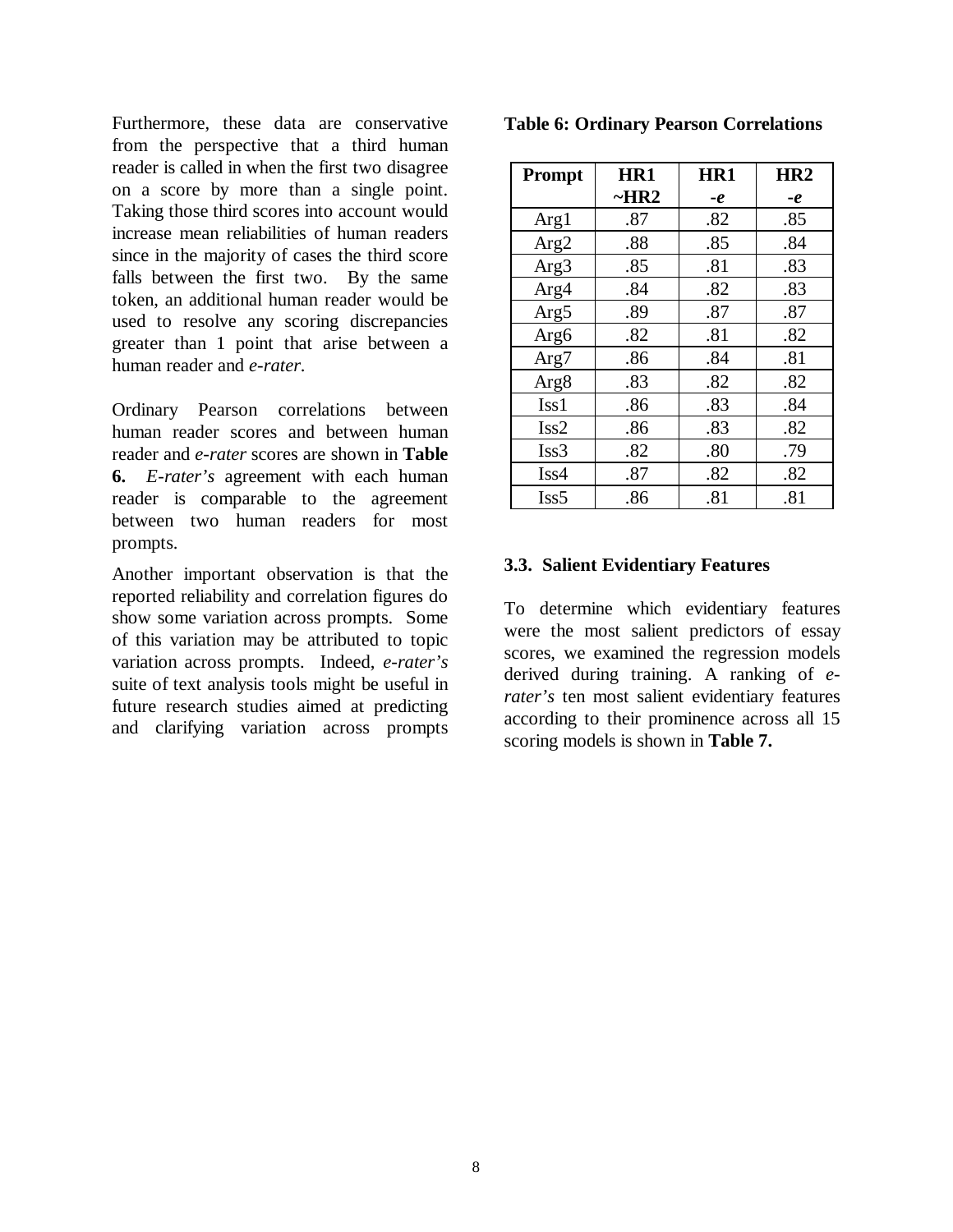| <b>Feature</b>             | <b>Feature</b> | <b>Feature</b> |
|----------------------------|----------------|----------------|
|                            | <b>Class</b>   | <b>Counts</b>  |
| ArgContent                 | Topical/       | 15/15          |
|                            | Rhetorical     |                |
| EssayContent               | Topical        | 14/15          |
| <b>Total Argument</b>      | Rhetorical     | 14/15          |
| Development Words          |                |                |
| Auxiliary                  | Syntactic      | 12/15          |
| Subjunctives               |                |                |
| Paragraphs                 | Surface        | 8/15           |
| Arg Initialization:        | Rhetorical     | 7/15           |
| <b>Complement Clauses</b>  |                |                |
| Arg Development:           | Rhetorical     | 6/15           |
| <b>Rhet Ques Words</b>     |                |                |
| Arg Development:           | Rhetorical     | 6/15           |
| <b>Evidence Words</b>      |                |                |
| <b>Subordinate Clauses</b> | Syntactic      | 4/15           |
| <b>Relative Clauses</b>    | Syntactic      | 4/15           |

**Table 7: Occurrence of Evidentiary Features across 15 Scoring Models**

A feature type was considered to be a salient predictor if it proved to be significant in at least 12 of the 15 regression analyses. Using this criterion, the most salient predictors were *ArgContent, EssayContent*, the total number of argument development words, and the total number of subjunctive auxiliary verbs. Apart from these four features, the individual features that were significant for each prompt varied greatly across the 15 different scoring models. This point is noteworthy in that it attests to the noncoachability of *e-rater's* scoring method.

### **3.4 A First Look at** *E-rater* **Misses**

The results of *e-rater's* performance are quite promising with regard to exact or adjacent agreement with human readers. We are now beginning to explore the issue of when and why *e-rater* "misses". "Misses" are those essays for which *e-rater* assigned a score that disagreed with a human reader by more than a single point (e.g., the human reader score is a "4" and *e-rater* assigns a

"6"). "Hits" are those essays that *e-rater* scored appropriately (i.e., exact or adjacent agreement with human readers). In this section we first compare human reader's pattern of misses to *e-rater's*. Then, we briefly compare feature patterns in *e-rater's* hits and misses to look for any obvious differences.

### **3.4.1 Is** *E-rater* **Missing when Human Readers are missing?**

One frequently posed question with regard to *e-rater* misses, is *"Does e-rater miss when human readers have difficulty, too?*" One way to address this question is to compare the disagreement rates between two human readers to the disagreement rates between *erater* and human readers at each score level across all prompts. **Table 8** shows disagreement rates between two human readers at each field score level as described for **Table 2**.

# **Table 8: Percent Disagreement Between Human Readers 1 and 2 Across all Prompts at Each Field Score Level**

| <b>Field</b>     | $%$ Dis-  | <b>Totals</b> |
|------------------|-----------|---------------|
| <b>Score</b>     | agreement |               |
| 0                | 0         | 0/188         |
| 1                | 8         | 12/161        |
| $\boldsymbol{2}$ | 14        | 118/848       |
| 3                | 12        | 226/1943      |
| 4                | 10        | 307/3168      |
| 5                | 8         | 177/2285      |
| 6                |           | 31/433        |
| <b>Average</b>   | 10        | 871/9026      |

**Tables 9a and 9b** show the disagreement between human reader one and *e-rater*, and human reader two and *e-rater*, respectively. Again, the human reader score and the *e-*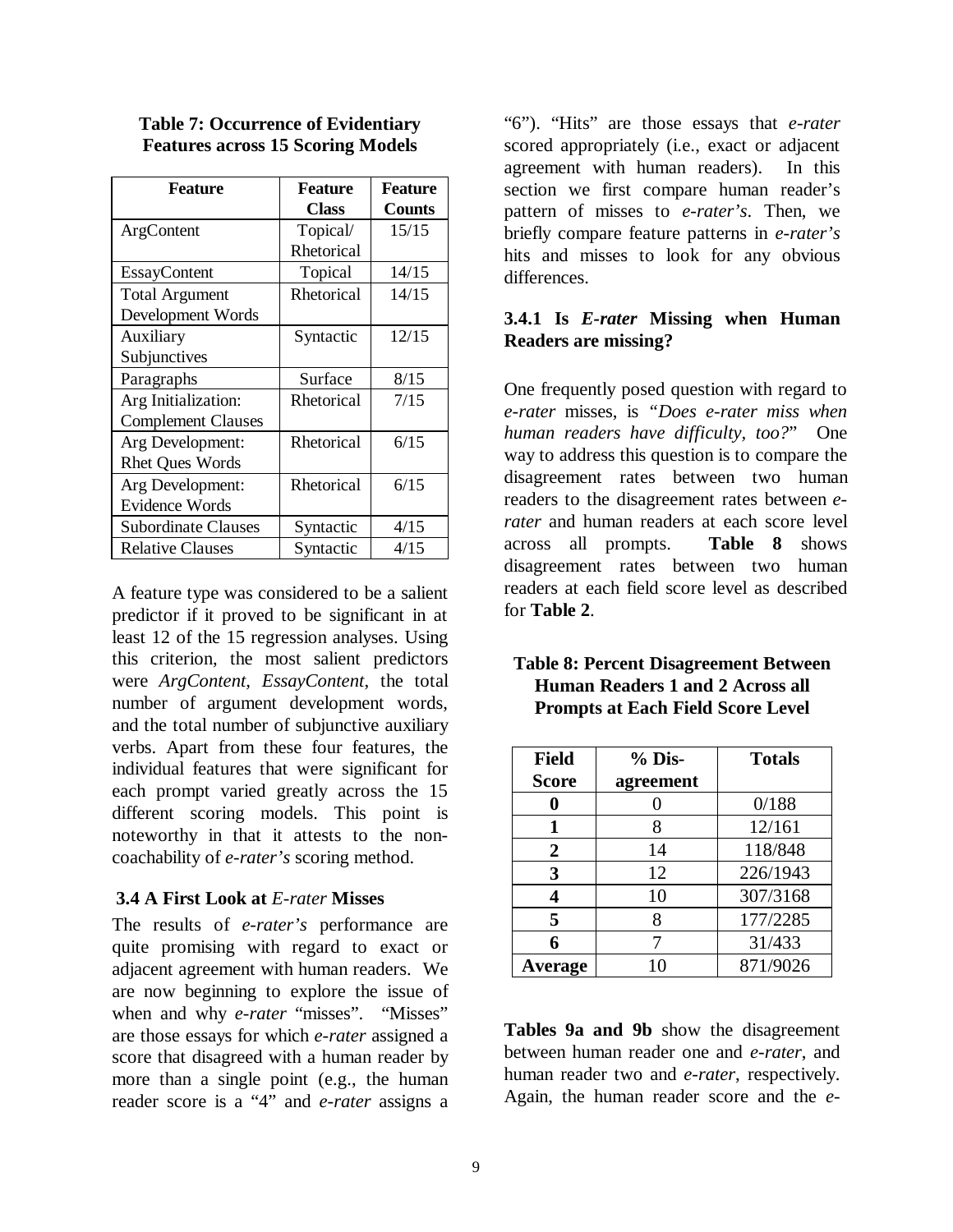*rater* score assignments are used as a baseline to show the variation in the results when alternate baseline scores are used. The overall rate of disagreement between human readers, and between human readers and *erater* is approximately equivalent. Differences exist at the different score points, however.

# **Table 9a:** *E-rater* **Disagreement with Human Reader 1 at Each Score Level Across All Prompts**

| <b>Score</b>   | $\frac{0}{0}$ | <b>Totals</b> | $\frac{0}{0}$ | <b>Totals</b> |
|----------------|---------------|---------------|---------------|---------------|
|                |               | $e$ / HR1     |               | HR1/e         |
| $\mathbf 0$    | 3             | 6/188         | 2             | 2/109         |
| 1              | 21            | 67/317        | 9             | 24/276        |
| $\overline{2}$ | 14            | 161/1112      | 14            | 149/1098      |
| 3              | 7             | 161/2272      | 12            | 341/2783      |
| 4              | 7             | 211/2998      | 8             | 243/3044      |
| 5              | 15            | 270/1749      | 11            | 150/1368      |
| 6              | 34            | 134/390       | 29            | 101/348       |
| Avg            | 11            | 1010/9026     | 11            | 1010/9026     |

# **Table 9b:** *E-rater* **Disagreement with Human Reader 2 at Each Score Level Across All Prompts**

| <b>Score</b>           | $\frac{0}{0}$ | <b>Totals</b> | $\frac{0}{0}$ | <b>Totals</b> |
|------------------------|---------------|---------------|---------------|---------------|
|                        |               | $e$ / HR2     |               | HR2/e         |
| 0                      | 3             | 6/188         | 2             | 2/109         |
| 1                      | 22            | 74/334        | 11            | 30/276        |
| 2                      | 15            | 175/1132      | 14            | 153/1098      |
| 3                      | 7             | 154/2197      | 12            | 324/2783      |
| $\boldsymbol{\Lambda}$ | 7             | 211/3052      | 8             | 250/3044      |
| 5                      | 15            | 259/1767      | 10            | 133/1368      |
| 6                      | 31            | 111/356       | 28            | 98/348        |
| Avg                    | 11            | 990/9026      | 11            | 990/9026      |

We can then compare *e-rater's* performance to the third human reader's score to ascertain how often *e-rater* agrees or disagrees with

the third human reader. For each essay for which a third human reader was required to adjudicate an unresolved score, we computed agreement between the third human reader score and the *e-rater* score prediction. These results are in **Table 10**.

A low rate of agreement between *e-rater* and the third human reader would indicate that *erater* is also "missing" when human readers 1 and 2 disagree. Conversely, a high rate of agreement between *e-rater* and human rater 3 would indicate that *e-rater* is in agreement with the field score, hence is it not "missing" when human readers 1 and 2 disagree.

**Table 10** indicates that it is only at score level 1 that *e-rater* tends to "miss" when human readers 1 and 2 disagree. At the remaining score levels, *e-rater* agrees fairly strongly with human reader 3, i.e., the field score; in these instances, *e-rater* does not tend to "miss" when human readers 1 and 2 disagree. On average, *e-rater* agrees with the human reader 3 score 86% of the time. One could speculate from this that, overall, *e-rater* and human readers 1 and 2 miss relatively infrequently on the same essays.

# **Table 10: Percent Agreement Between** *E-rater* **and Human Reader 3 at Each Score Level Across All Prompts**

| HR <sub>3</sub>  | $\frac{0}{0}$    | <b>Totals:</b>    |
|------------------|------------------|-------------------|
| (Field)          | <b>Agreement</b> | e Agreement /     |
| <b>Score</b>     |                  | <b>HR3 Scores</b> |
|                  | 17%              | 2/12              |
| $\overline{2}$   | 75%              | 88/118            |
| 3                | 86%              | 194/226           |
| $\boldsymbol{4}$ | 95%              | 292/307           |
| 5                | 84%              | 148/177           |
| 6                | 74%              | 23/31             |
| Avg              | 86%              | 747/871           |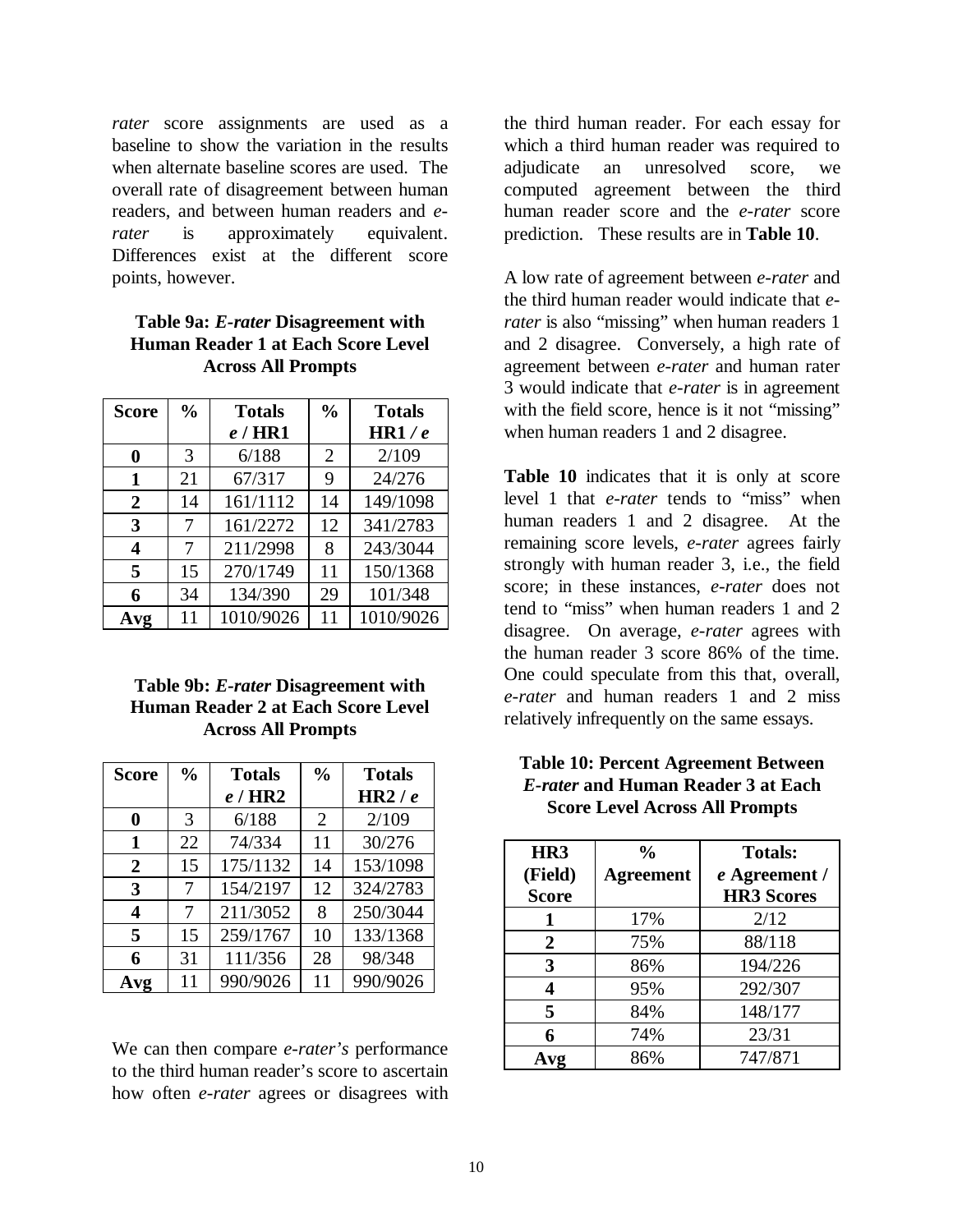# **3.4.2 Possible Source of "Misses"**

We also performed a preliminary analysis of the patterns of evidentiary features appearing in *e-rater's* hits and misses. For each syntactic and rhetorical feature, we calculated the average number of occurrences of that feature in both the set of essays that *e-rater* missed and the set of essays that *e-rater* scored correctly (hits) for each prompt. We found that, across all prompts, there was little or no difference in the average number of occurrences of syntactic or rhetorical evidentiary features between these two sets.

As is explained earlier, the *EssayContent* and *ArgContent* programs assign a score to an essay based on the relevant vocabulary in an essay. For these two topical content features, *EssayContent* and *ArgContent*, we calculated the percentages of the time that they were in exact or adjacent agreement with a human reader for both the set of *erater* missed and the set of essays *e-rater* hit.

We observed some differences in the amount of agreement with human reader scores between *EssayContent* and *ArgContent* scores. The differences between *EssayContent* scores and human reader scores over both *e-rater* hits and misses data sets were typically greater, on average, than those for *ArgContent*.

Overall, these analyses suggest that the greatest source of *e-rater* misses may be in the topical analysis components. We are currently exploring ways to address this in order to achieve greater agreement between *e-rater* and human reader scores, including the possible use of Latent Semantic Analysis techniques (Deerwester et al. 1990), more sophisticated lexical (stopwords) and

morphological processing, and potential logical form and semantic processing.

# **4. Conclusion and Future Implications**

The results of this study indicate that a combination of advanced computational linguistics and statistical analysis techniques has now put automated essay scoring into the arena of practical applications. With a modicum of developmental effort, an operational system for automated essay scoring could be deployed in a matter of months. Such a system might serve as a second reader for high stakes assessments, thus leading to considerable savings in today's essay scoring costs. These results also invoke a variety of additional research questions focusing on the likely consequences of computer scoring on test validity, writing instruction, and public understanding and acceptance.

Note that the architecture of the *e-rater* essay scoring system does **not** take the human reader out of the loop. Indeed, because the system requires initial training sets of manually scored essays, the scoring models derived by the system actually embody the judgements made by human readers.

One implication of this "human derived scoring model" architecture is its flexibility in allowing for a cost vs. reliability level tradeoff. That is, for low stakes applications, such as practice essay writing systems, a training set of essays scored by a single human reader may suffice. For higher stakes assessments, a training set scored by two or three human readers would increase the reliability of derived scoring models. For the price of *n* additional human readers, derived computer scoring models might approximate "true" scores. Another variable under the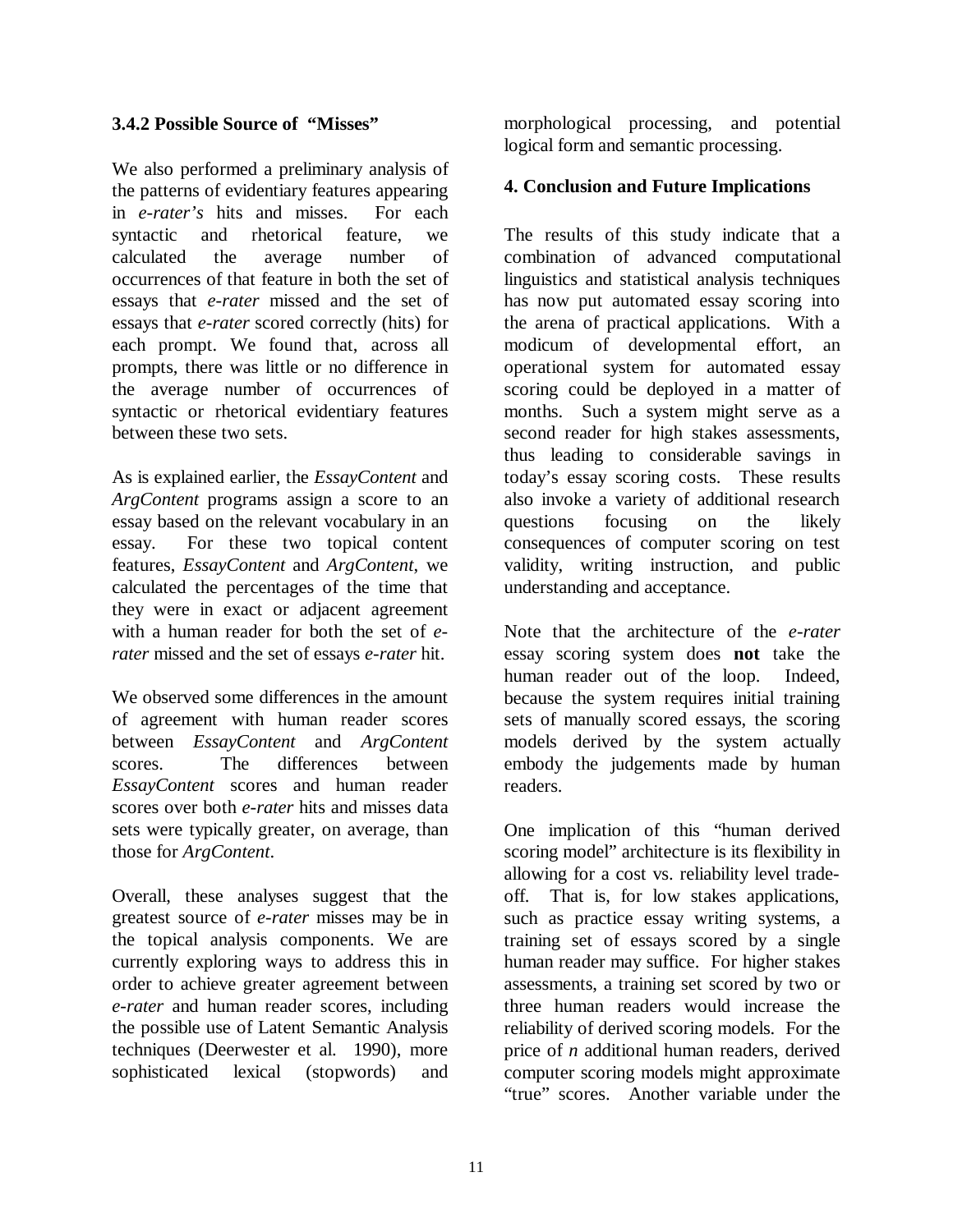control of testing agencies is the number of human readers to be deployed in conjunction with the automatic scoring engine after the scoring model has been derived. A related variable is how often a scoring model might be "calibrated" with additional human scores.

Additional research could improve not only the accuracy but also the diagnostic and explanatory power of this automated scoring architecture. For example, *e-rater* currently employs only linear statistical analysis techniques to derive its scoring models. Non-linear techniques are currently being explored to improve scoring accuracy. Furthermore, the set of evidentiary features currently used by *e-rater* for score prediction is only a first approximation to those used in human judgements. Further extensions, revisions and clustering of evidentiary feature sets might eventually provide a greater insight into "what human experts are doing when they score an essay."

We believe that the information used for automated score prediction by *e-rater* can also be used as building blocks for automated generation of writing diagnostics and instructional feedback. For example, clauses and sentences annotated by the APA program as "the beginning of a new argument" could be used to identify main points of an essay (Marcu 1997). In turn, identifying the main points in the text of an essay could be used to generate feedback that reflects essay topic and the organization of the text. Other features could be used to automatically generate statements that inform the test-taker of the basis on which essays are scored by the computer. They could also supplement manually generated qualitative feedback about an essay.

# **Acknowledgements**

Lisa Braden-Harder, a Computational Linguist and consultant to Microsoft, also played an integral role in the design and development of the *e-rater* system. Don Rock, Bruce, Kaplan and Shuyi Hua, three of ETS's complement of world-class statisticians, graciously and patiently provided the statistical analyses and expertise involved in this research. We're grateful to work with all of these talented individuals.

# **References**

Cohen, Robin (1984). "A computational theory of the function of clue words in argument understanding", in *Proceedings of 1984 International Computational Linguistics Conference*, Stanford, CA, 251- 255.

Deerwester, S., S. Dumais, G. Furnas, T. Landauer, R. Harshman (1990). "Indexing by Latent Semantic Analysis, *JASIS, 41(6),* 391- 407.

Hirschberg, Julia and Diane Litman (1993). "Empirical Studies on the Disambiguation of Cue Phrases", *Computational Linguistics 19(3)*, 501-530.

Hobbs, Jerry (1979). "Coherence and coreference", *Cognitive Science, 3(1),* 67-90.

Hovy, Eduard, Julia Lavid, Elisabeth Maier (1992). "Employing Knowledge Resources in a New Text Planner Architecture", in *Aspects of Automated NL Generation*, Dale, Hovy, Rosner and Stoch (Eds), Springer-Verlag Lecture Notes in AI no. 587, 57-72.

GMAT (1997). http://www.gmat.org.